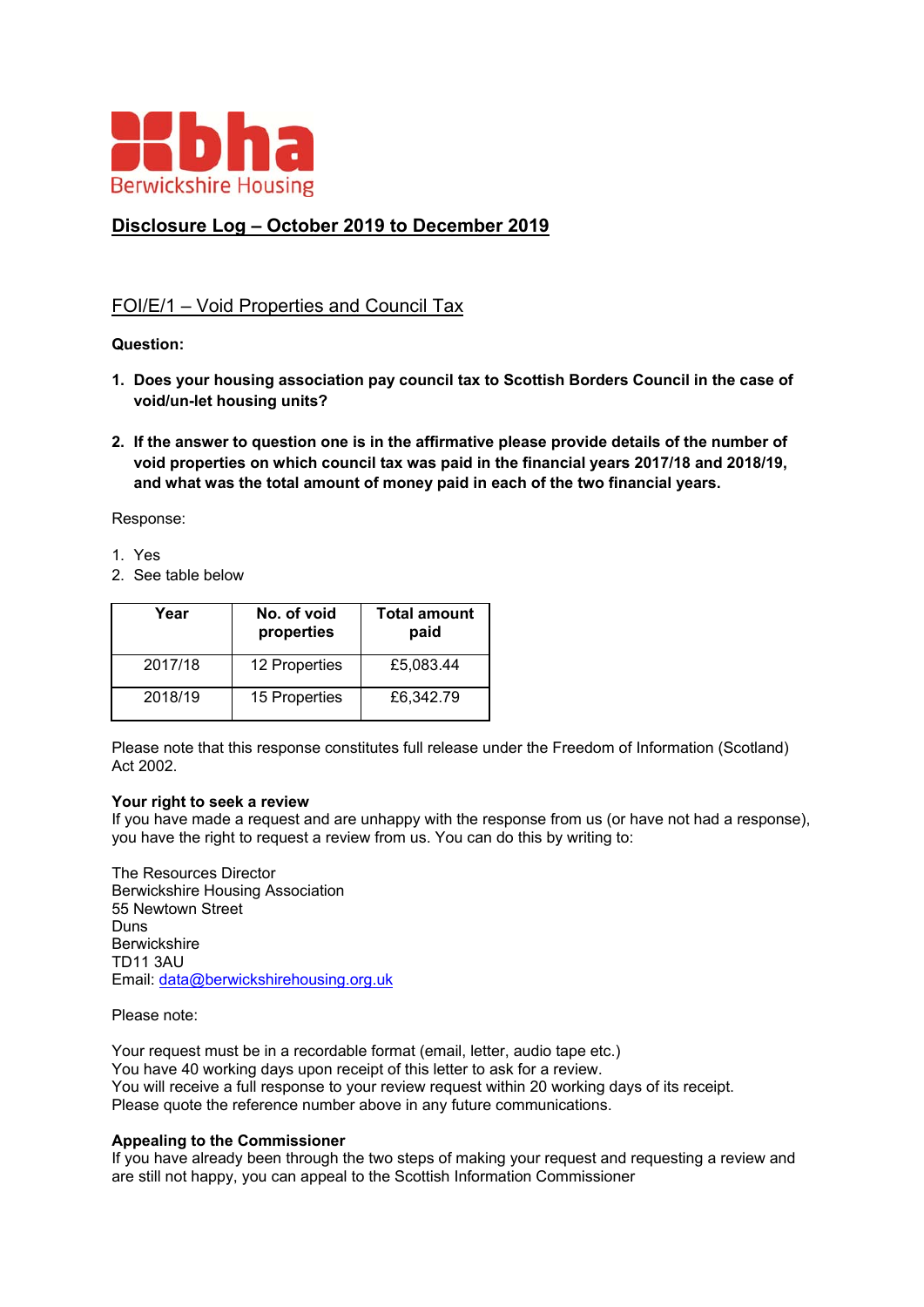You must submit your complaint to the Commissioner within 6 months of receiving our review response.

You can request an appeal by accessing the **Online Appeal Service** on the Commissioners' website. This is the best way to make an appeal, it provides help in real time and collects exactly what the Commissioner needs so they can investigate your case quickly.

Click here to access the online appeal service.

#### www.itspublicknowledge.info/Appeal

If you don't wish to appeal online, you can contact the Commissioner. Your appeal must be in a format that can be kept for future use, e.g. in writing, by email or a recording on an audio or video tape.

## **Send your appeal by email**

If you want to send your appeal by email, you should send your email to enquiries@itspublicknowledge.info

## **Send your appeal by post**

If you want to send your appeal by post, you should send your letter to:

Office of the Scottish Information Commissioner Kinburn Castle Doubledykes Road St Andrews Fife KY16 9DS

If you need help making an appeal you can contact the Commissioner's Office: E-mail: enquiries@itspublicknowledge.info Telephone: 01334 464610 You can find further information on making an appeal on the Commissioner's website. Click here. Website www.itspublicknowledge.info

Further information about your rights and accessing information is available on our website here: https://www.berwickshirehousing.org.uk/freedom-of-information/

Yours sincerely,

Colin Turner Corporate Services Manager

# FOI/E/2 – Electrical Safety Inspections and Testing

#### **Question:**

## 1. *Do you currently carry out electrical safety inspections across your social housing stock?*

Response: Yes, across all our housing stock (go to question 3)

# 2. *Why don't you carry out regular electrical safety inspections?*

# 3. *How often do you carry out these inspections?*

Response: Every 5 years introduced in line with best practice On change of tenancy During home improvements (e.g. fitting of new kitchens)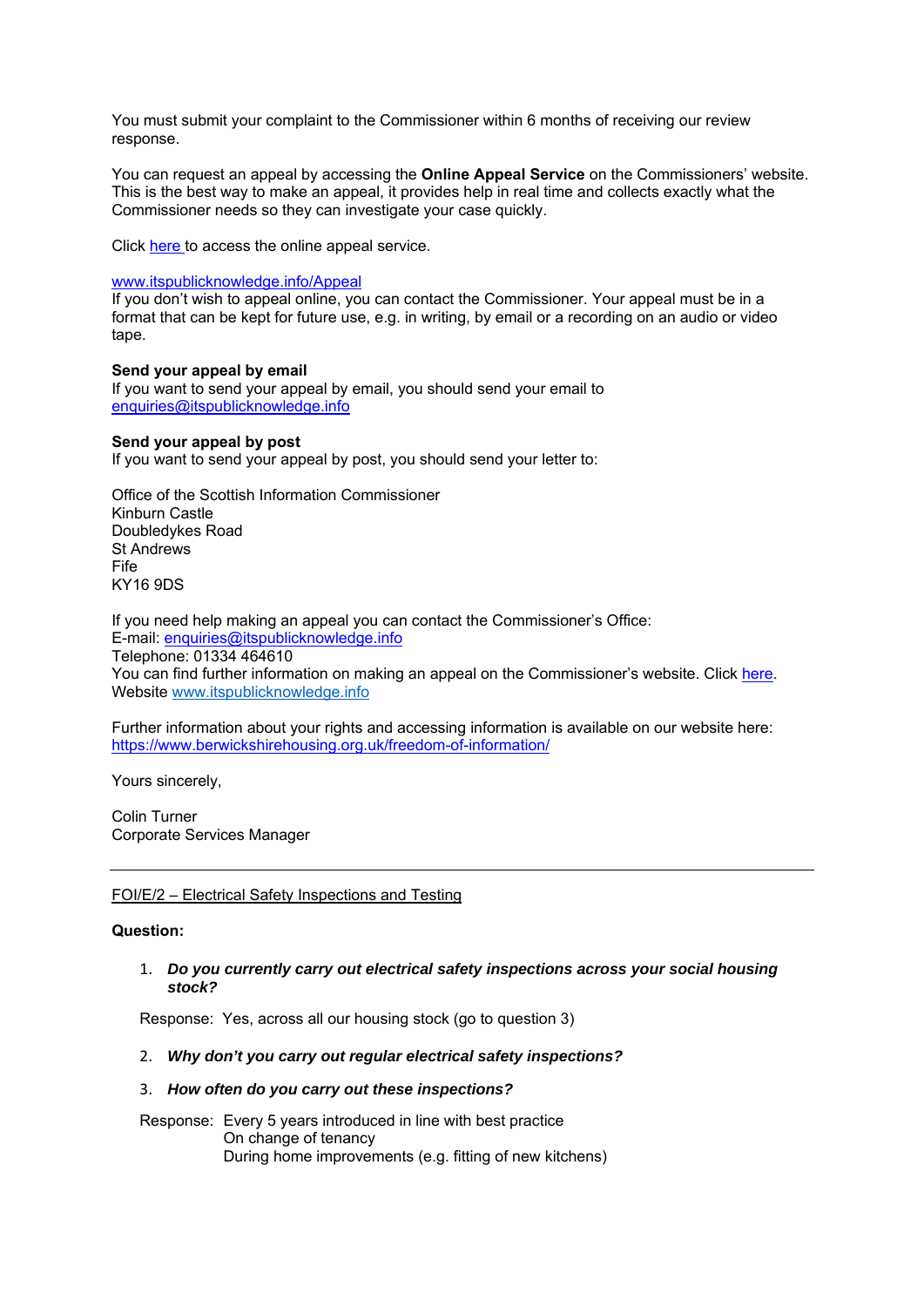## 4. *How do you find the electrician that carries out these inspections for you?*

Response: Through a trade or certification body (SELECT, SJIB, NICEIC, NAPIT). Our approved tradesmen are appointed following a Public Contracts Scotland tender exercise and are required to be members of Select and/or NICEIC as well as being Aico approved expert installers for Radio Link alarms

#### 5. *Do you carry out any form of interim visual inspection for electrical defects on your properties?*

Response: Yes, across all our housing stock (go to question 6)

## 6. *How often do you carry out these interim visual inspections?*

Response: On change of tenancy During home improvements (e.g. fitting of new kitchens) During many frequent stock surveys

#### 7. *Do you provide any White Goods (e.g. fridge freezers, washing machines etc) as part of your tenancy agreements?*

Response: Yes (go to question 8)

## 8. *Do you have any systems in place for checking whether the White Goods you supply may become subject to a product recall?*

Response: Yes

## 9. *Are Residual Current Devices (RCDs) fitted in your properties?*

Response: Yes, across all our housing stock

## 10. *Do you provide advice to tenants regarding electrical safety and how to manage electrical risk in their homes?*

Response: Yes (go to question 11)

#### 11. *Please specify which advice you provide.*

Response: Information provided at start of the tenancy Leaflets provided or made available User manuals provided for all appliances included as part of the tenancy

#### 12. *What, if anything, would you like to see happen with electrical safety regulation in the social housing sector?*

Response: Stay the same

Please note that this response constitutes full release under the Freedom of Information (Scotland) Act 2002.

#### **Your right to seek a review**

If you have made a request and are unhappy with the response from us (or have not had a response), you have the right to request a review from us. You can do this by writing to:

The Resources Director Berwickshire Housing Association 55 Newtown Street Duns Berwickshire TD11 3AU